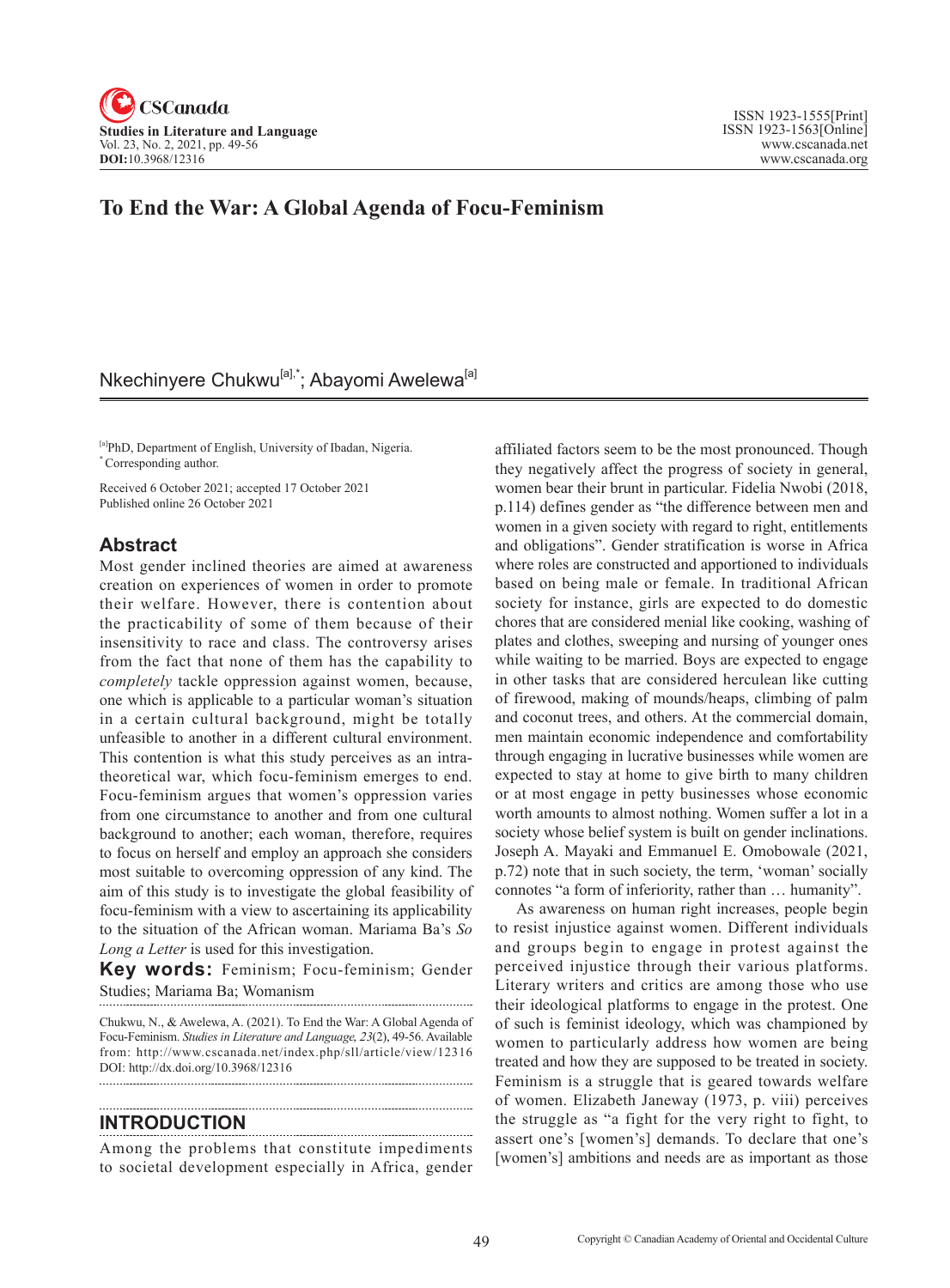of men". Mainstream Feminism did not enjoy impressive acceptance from women of African descent as well as women of colour because according to Mobolanle Sotunsa (2008) and Sandra Nwokocha (2018), it failed to take their peculiarities into consideration. Bell Hooks (1998, p.1,845) agrees with the above view by stating that "racism abounds in the writings of white feminists re-enforcing white supremacy and negating the possibility that women will bond politically across ethnic and racial boundaries".

Stephen Eyeh (2012, p.67) ascribes unacceptability of feminism to "racial discrimination, lack of representation of black women's interest and inability to accommodate the menfolk especially from the perspective of the radical feminists". Ezinwanyi Adam (2012) corroborates Eyeh's opinion by stating that feminism was warmly accepted in Africa but its radical variant was not well received by African women because it negates Africa's esteemed socio-cultural values. Chikwenye Okonjo-Ogunyemi's dislike for feminism (particularly its radical model) is made obvious by pointing out the difference between it and womanism. According to her, "if the ultimate aim of radical feminism is a separatist, idyllic existence away from the hullabaloo of the men's world, the ultimate aim of womanism is the unity of blacks everywhere under the enlightened control of men and women" (1985, p.70). For the reason of the above limitation found in feminism, Julie Hare quoted by Clenora Hudson-Weems (1998, p.18) suggests that "women who are calling themselves black feminists need another word to describe what their concerns are…. Women of African descent … [who] embrace feminism do so because of the absence of a suitable existing framework for their individual needs as African women". Alice Walker proposes womanism as an alternative ideology to fill the gap identified by Hare. She defines a womanist as:

A black feminist or feminist of colour … A woman who loves other women, sexually and/or non-sexually, Appreciates and prefers women's emotional flexibility (valves tears as a natural counterbalance of a laughter), and women's strength. Sometimes loves individual men, and/or non-sexually, committed to survival and wholeness of entire people, male and female. Not a separatist, except periodically for health. Traditionally universalist, loves music, Loves dance, Loves the moon, Loves the spirit, Loves love and food and roundness. Loves struggle. Loves the folk, Loves herself (1983, pp.xi-xii).

The idea of 'a woman to love other women sexually' in Walker's proposition obviously shows her support for lesbianism, which is "an abominable act both in African culture and traditional religion, and Christianity" as Adam (2012, p.77) noted. Walker's womanist ethos is detested by African women owing to its negative implication on Africa's 'sacred orientation on sexuality', which is central to family life as important aspect of her culture. It is not acceptable and cannot be appropriated in African domain; such act is an anathema in African environment where family life that is situated in a marriage between a man and a woman/women, is tenaciously held as a part of the people's culture.

The limitations in the feminist and Walker's womanist ideologies incited contention and led to intra-theoretical war among scholars. This prompts Okonjo-Ogunyemi to propose an African domesticated womanism as an alternative ideology. It is meant to meet the peculiar needs of black women in their distinctive environment. It advocates cohesion between black men and women to work out their progress. But Zoe Wicomb flaws Okonj-Ogunyemi's stance on the basis of uncertainty about sincerity of black men in term of the cohesion agenda. Her apprehension is obvious in the following query: "how can we fail to infer that empowering black men advocates the mimicking of white patriarchy?" ((1996, p.46). Nwokocha's position further substantiates Wicomb's apprehensive opinion by arguing that "… black cohesion is good if men are sincere allies" (2018, p.38). George Gallup (2002) further ascribed this apprehension to the suspicion that some men would be difficult to convince to enter into teamwork with women because they believe that associating with matters that concern women is an indication of weakness.

To this study, cohesion between black men and women is not a problem for the African woman, but it probes the feasibility of this 'cohesion' in a patriarchal society like Africa where it seems to be a man is to be everything and to be a woman is to be nothing. According to Alex Chinwuba Asigbo and Emeka Nwosu :

The womanist disposition is that which sees the woman, not as the man's rival but his complement and help mate; which appreciates deeply the vital role of the African woman in the scheme of things and is comfortable with it. *It is a mental disposition which sees the woman's husband as her crown hence it is her duty to protect that crown.* (Italics mine) (2016, p.221).

Considering the position of Asigbo and Nwosu on the role of the African woman in a marital relationship as the womanist views it, this study believes that the black woman would always be ready to comply with the man in order to make the suggested cohesion work. But the metonymic statement of Asigbo and Nwosu in the following expression, '*which sees the woman's husband as her crown hence it is her duty to protect that crown*', further exacerbates apprehension about the real aim behind the cohesion agenda of the womanist. This is because the metonymic statement seems to put the man in a position of authority to reinforce his superiority over the woman; and the protection of this superior position and its antecedent control over the woman, is what the womanist points out as the duty of the woman. However, serious caution needs to be taken in making such proposition to avoid what appears to this study as a subtle enforcement of subjugation on the woman. If such proposition is not carefully handled, it would defeat the main goal of most gender inclined ideologies and make nonsense of their common emancipatory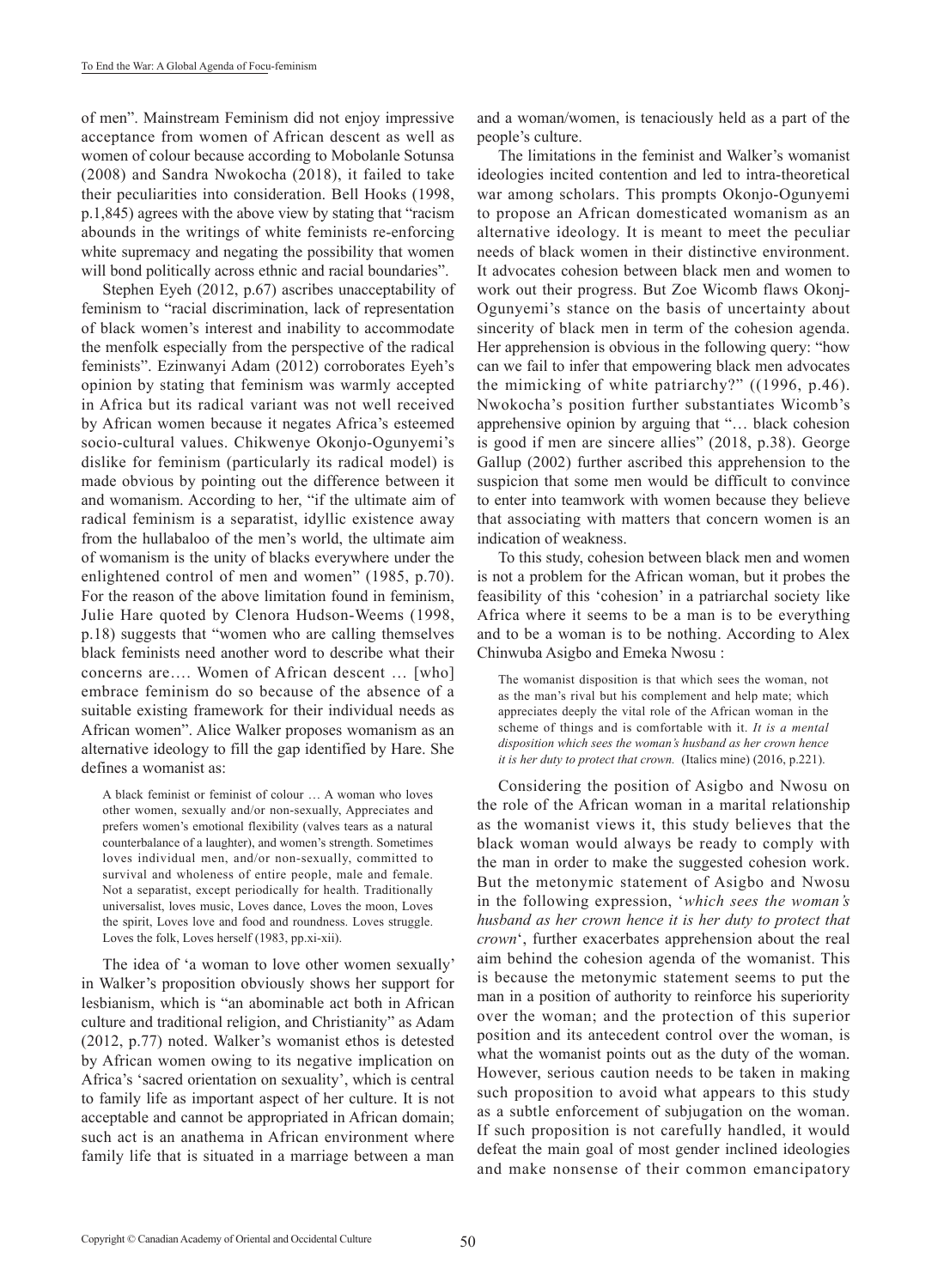project. This study is apprehensive about the cohesion between black men and women as upheld by Ogunyemi's womanist approach because Africa is a patriarchal society. Considering the fact that patriarchy as noted by Abigail Eruaga (2018, p.212) "places authority, control, superiority and supremacy in the hands of the male, father, brother and uncle, provided that such a person is a male in contradistinction to a female", subjugation of women is inevitable in such sphere. This apprehension is hinged on the fact that "patriarchal ideology is socially, culturally and religiously ingrained and operates through the exploitation, inferiorisation and dehumanization of women" (Eruaga, 2014, p.44). Moreover, owing to the fact that African culture is embedded in patriarchy, men would always tend to exert control over women. How possible is it to convince men to collaborate with women in such environment and even if they agree, how genuine is the agreement? Besides, Ogunyemi's womanism lacks global viability; its sole focus on the welfare of the black people gives it racial sentiment since non-black people are not included in its welfare scheme. This makes it look like repeating the same racial insensitivity that limited the universal acceptance of mainstream feminism. Owing to this limitation, this study thinks there is a need for a literary approach that could be universally applicable to the situation of every woman irrespective her peculiar cultural background and unique experience.

Furthermore, it is the position of this study that the black woman without doubt, would always be ready to enter into teamwork with the man as the womanist upholds but it wishes to inquire: what option does the womanist make available to the Nigerian woman in her unique domain where most men believe that her role starts and end in kitchen and bedroom? Men who hold this kind of belief would not want to collaborate with women in important matters which they believe are exclusively theirs. What option of survival does the womanist present to an Egyptian woman in such an area where wife battering seems to be a part of religious injunction for the man as seen in Nawal El Saadawi's *Woman at Point Zero*? As a child, Firdaus recalls that her "father … knew very few things in life…, how to beat his wife and make her bite the dust each night" (El Saadawi, 1983, p.12). What suggestion does the womanist give the girl-child from the Northern Nigeria where marriage is rigidly regarded as the first and last bus-stop of a woman and marital choices must be made by her father or other men with total exclusion of the girl to be married? For instance, Naja in Yero's *Naja* is denied the right to make a choice of a life partner. Her father forces her to marry a man older than her father's elder brother, because he uses her for debt settlement between him and the creditor (the suitor). She faces verbal abuse as well as physical battering from both men for failure to comply with docile behaviors expected of women from their community. What does the womanist expect a girl in such a hellish marriage that negates all possibilities for her development and self-actualisation to do?

Even though the womanist frowns at the proposition of the radical feminist who advocates a total 'done away' with men, but the womanist fails to give the woman an alternative feasible option that could help her to fulfill her destiny in case she encounters any unbearable difficulty in the course of her cohesion with men. Besides, the womanist idea of 'cohesion' cannot be effectively applied to the unique situational experiences of different women across the globe. What this lapse communicates is that there is a need for another theoretical approach that is not only applicable in a certain confined environment but globally applicable irrespective of a woman's cultural background and unique experience. Focu-feminism is proposed to fill this gap and to finally end the intratheoretical war.

Focu-feminism as proposed by Onyeka Iwuchukwu (2015, p.77) opines that "oppression and subjugation of women comes in different forms, shapes, and magnitudes predicated by each woman's cultural background and circumstance". It therefore "proposes the need for each woman to focus on herself, her peculiar circumstances, and cultural background for liberation from perceived oppression, for empowerment and self-actualization" (Iwuchukwu, p.77). Focu-feminism upholds that oppression against women comes in different forms to different women in distinct cultural backgrounds; every woman, therefore requires to look inward and employ a strategy she considers most suitable for overcoming oppression of any kind. This is owing to the fact that whatever strategy of survival employed by a particular woman might not be efficacious to another woman's circumstance due to the distinctive nature of each woman's oppressive experience as well as the peculiarities of the environment in which she finds herself. Placed within the premise of focu-feminism, Mariama Ba's *So Long a Letter* depicts how two major female characters who find themselves in different oppressive marriages adopt different approaches to overcome owing to their focus on their inwardness and the peculiarities of their situation and background, thus validates the feasibility of focu-feminism to the situation of the African woman.

## **FOCU-FEMINIST READING OF MARIAMA BA'S** *SO LONG A LETTER*

What makes *So Long a Letter* different from other novels is its epistolary style. Ba uses the novel to convey two major messages. Firstly, with the character of Ramatoulaye, she leaves a focu-feminist note for all African and non-African women, that there is no hard-and-fast rule for women's emancipation; but selfawareness is the key that can propels a choice for any kind of distinct assertiveness and emancipation that a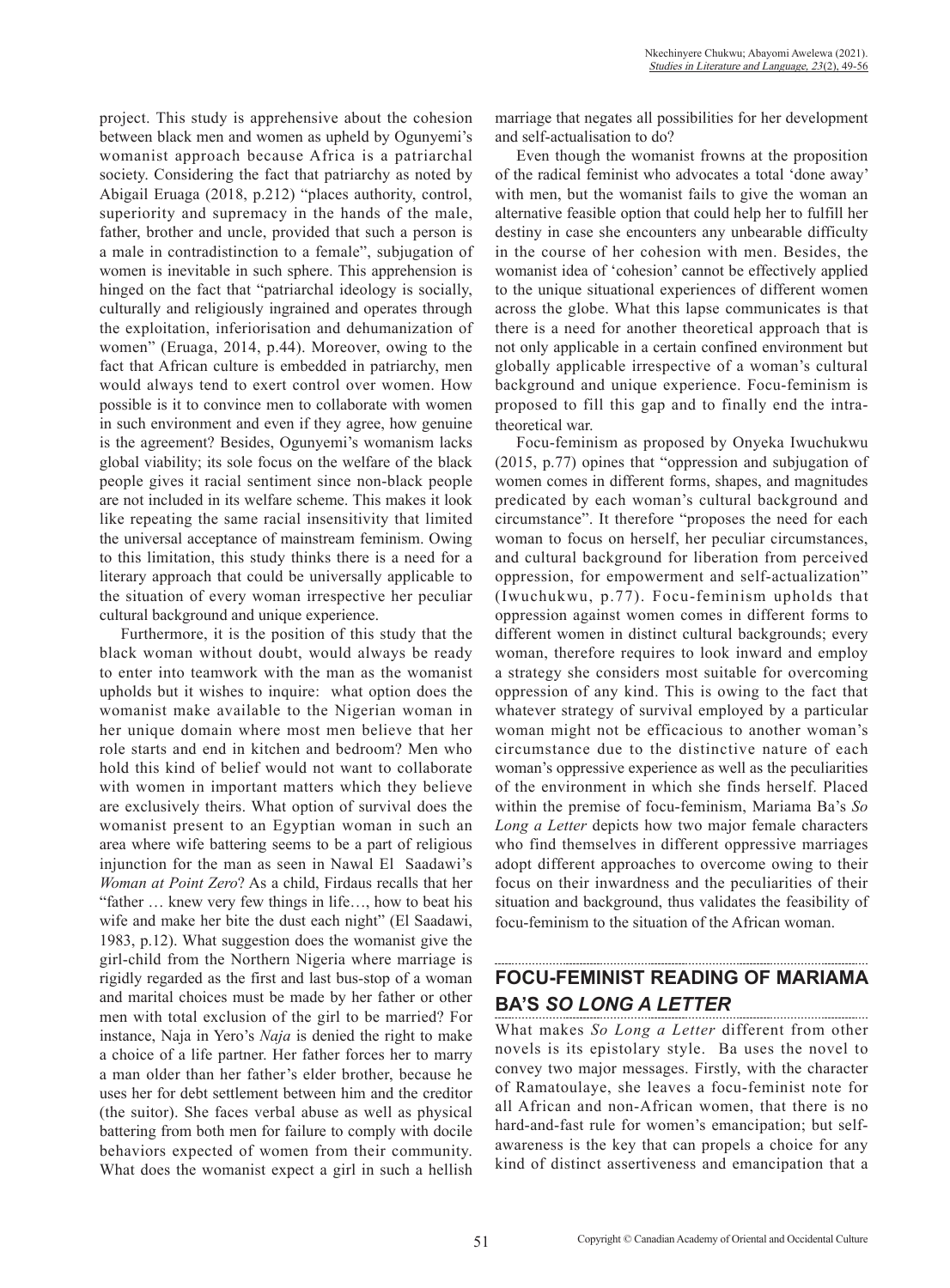woman desires. Secondly, Ba uses Aissatou's reaction to her unique marriage situation to debunk "… the notion that a woman must compulsorily become married and [stay married] in order to have a fulfilled life" (Sophia Ogwude 2013, p.191). However, the later opinion requires to be expressed with extra caution to avoid misinforming and giving African women who are allies of radical feminists the license to abandon African esteemed way of life and go astray. This is because exclusive consideration of selfactualisation accomplished by Aissatou after walking out of her marriage might compel a reader of the text to perceive marriage as bondage for the African woman. But placing side by side the responses of the two women to their unique circumstances, to a greater extent, would demystify such opinion; and most importantly reveal Ba's focu-femininst alliance.

In her letter to Aissatou, Ramatoulaye chronicles their pathetic experiences in their different marriages, which are unique in various ways. While informing the addressee of her (Ramatoulaye's) past and present situations, the addresser sympathetically takes her through the memory lane of how her (Aissatou's) mother-in-law forces a second wife on her husband and he fails to resist his mother's cajoled gesture; instead, "Mawdo Ba agrees to go to the rendezvous of the wedding…[with the new girl, Nabou]" (p.30). This makes him to abandon his first wife, Aissatou and her four sons without considering the sacrifices she has made to sustain their marriage for many years. The implication of the abandonment is that "[f]rom then on, you [Aissatou] no longer counted. What of the time and the love you had invested in your home? Only trifles, quickly forgotten. Your sons? … you no longer counted, any more than did your four sons" (p.30). She was "advised to compromise" by not leaving the marriage because "[b]oys cannot succeed without their father" (p.31) but Aissatou chooses to walk out of the marriage with her sons, leaving a letter of divorce for her husband. In her letter to Mawdo Ba, she clearly rejects him in the following words, "I am stripping myself of your love, your name. Clothed in my dignity, the only worthy garment, I go my way" (p.32).

Aissatou walks out of the marriage because she could not bear the hurt and humiliation caused by her husband's betrayal. She does not believe that a woman should stay and perish in a marriage where mutual love and respect are not maintained between a couple. Though she does her best to establish her home on the platform of love, peace and unity but intrusion of her mother-in-law gets the relationship soured. She decides to leave the marriage and pursue self-actualization through education. Her friend commends her courageous reaction thus:

And you left. You had the surprising courage to take your life into your own hands…. And instead of looking backwards, you looked resolutely to the future. You set yourself a difficult task; … books saved you…. They enabled you to better yourself. What society refused you, they granted: examinations sat and passed took you also to France. The school of interpreters, from which you graduated, led to your appointment into the Senegalese Embassy in the United States. You make a very good living. You are developing in peace … (Ba, 1981, pp.32-33).

Although she was forced out of the marriage by her husband betrayal, her reaction would not please the womanist who might perceive this as being negatively radical; this study views it otherwise. The African society would expect her as a woman and mother to be glued to such marital relationship even when it does not favour her at any angle; but her rejection of that option shows that she has looked inward and clearly understands that leaving the marriage is the most suitable choice for fulfilling her destiny as seen in the above excerpt, thus substantiates the position of the focu-feminist of inwardlooking for a woman to overcome oppression of any kind. Her choice affords her the opportunity to acquire education, good job and better living condition. Her friend's commendation confirms the advantage of her new choice in the following expression, "[h]ow I envied your calmness during your last visit! There you were, rid of the mask of suffering. Your sons were growing up well, contrary to all predictions. You … [are] the courageous pioneer of a new life" (p.34).

Similarly, Ramatoulaye makes every possible effort for her marriage with Modou Fall to work out. She works very hard to meet his domestic needs and to maintain unity and peace in the home by loving and respecting his people (her in-laws). This effort is appreciated by Tamsir, her brother-in-law, who tells her, "he [your husband] praises you for the quarter of century of marriage in which you gave him all the happiness wife owes her husband, his family, especially myself, his elder brother, thank you. You always held us in respect. You know that we are Modou's blood" (p.37). Her high level of cooperation is obvious in the way she "… completely sacrifice[s] herself in order to make her man happy" as Asigbo and Nwosu (2006, p.226) prescribe. According Ramatoulaye, "I loved my house. You can testify to the fact that I made it a haven of peace where everything had its place, that I created a harmonious symphony of colours. … I love Modou. You can testify to the fact that, mobilized day and night in his service, I anticipated his slighted desire" (p.56).

After all these, what she gets in return for her love and kind gestures towards her husband, Modou Fall, is betrayal. Without informing her, he married their daughter's classmate and friend, Binetou and abandoned Ramatuolaye and her twelve children. She recounts the effect of the abandonment in the following words, "I lived in a vacuum. And Modou avoided me. Attempts friends and family to bring him back to the fold proved futile.... He never came again; his new found happiness gradually swallowed up his memo of us. He forgot about us" (p.46). While thinking of how committed and faithful she has been to him but receives the opposite treatment, Ramatoulaye is overwhelmed by the hurt of the betrayal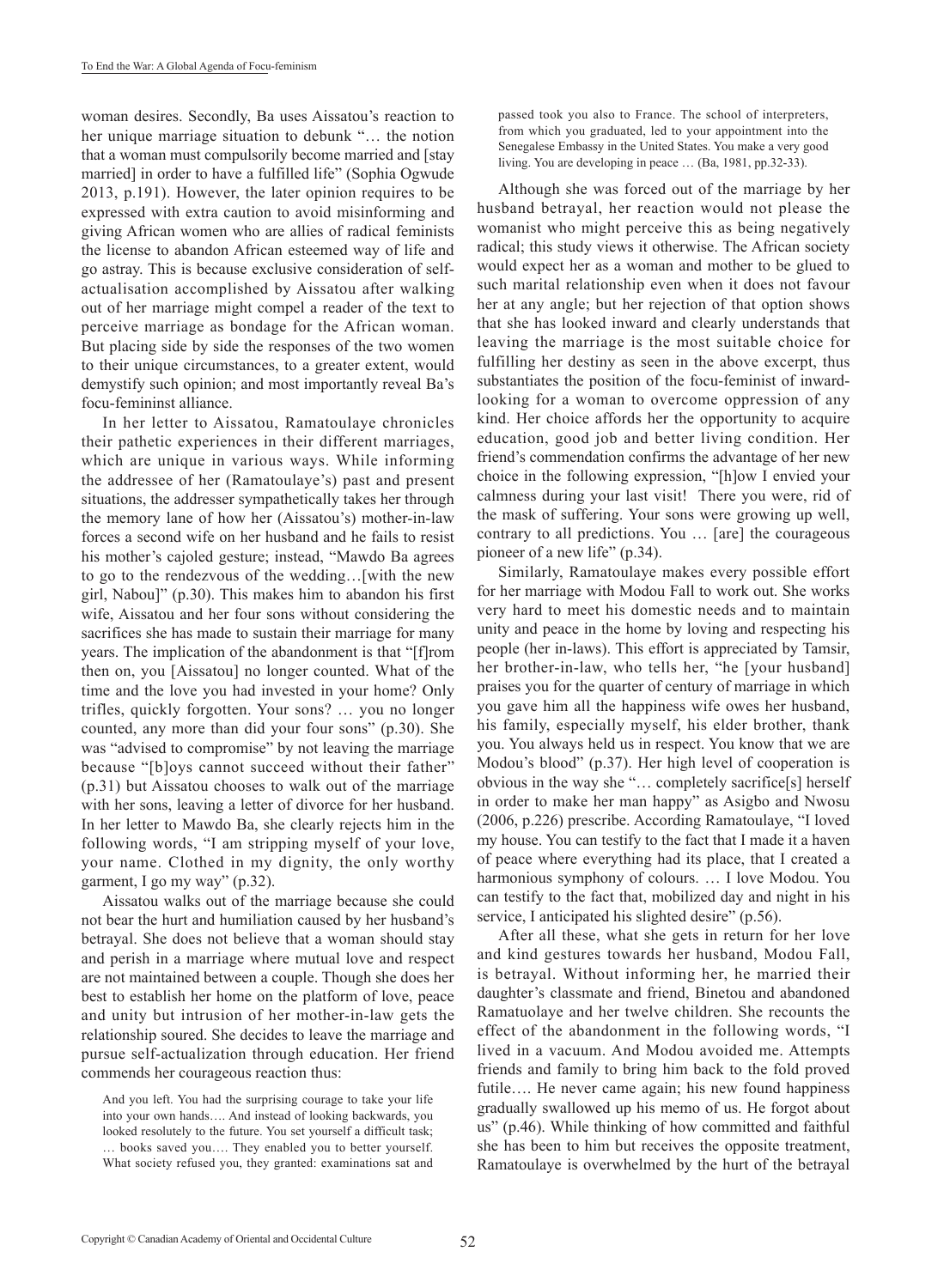even after his death. In a letter written to her friend, Aissatou, she recounts her pain in the following excerpt:

My efforts cannot for long take my mind off my disappointment. …But my despair persists but my rancor remains, but the waves of an immense sadness break in me! Madness or what? What inner torment led Modou Fall to marry Binetou? And to think that I love this man passionately, to think that I gave him thirty years of my life, to think that twelve times over I carried his children. The addition of a rival to my life was not enough for him. In loving someone else, he burned his past, both morally and materially. He dared to commit such an act of disapproval (Ba, 1981, p.12).

Her effort in the day-to-day running of the home as seen in chapter nine of the novel, is a demonstration of her sincere commitment to the complementarity project campaigned by the womanist. This is obvious in her act of being the first person to wake up in the morning and the last person to go to bed in the night in a bid to meet the domestic needs of the family. The skillful combination of her career as a teacher with daily management of the home makes her an epitome of a dutiful African woman, who in her multi-task capability maintains a healthy balance between her career and the management of her home. According to her, "I loved Modou, compromised with his people. I tolerated his sisters, who too often would desert their own homes to encumber my own" (p.19). She reveals that:

Every night when he went out he would unfold and try on several of his suits before settling on one. The others, impatiently rejected, would slip to the floor. I would have to fold them again and put them back in their places; and this extra work I discovered, I was doing only to help him in his effort to be elegant in his seduction of another woman, [Binetou] (Ba, 1981, p.38).

Her forbearance of all inconveniences is a proof of her compromise and acceptance of the man (Modou Fall) as the womanist offers as a way the black woman can ensure a harmonious relationship with men, yet it does not make the man to cooperate with her. While Ramatoulaye is doing her best to ensure that their marriage works out, her husband is doing the contrary. His frequent absence at home and avoidance of food with flimsy excuses do not portray him as a reliable ally. His hypocritical acts keep his wife worried all the time. She reveals that:

I thought of his absence, all long. He had simply said, 'Don't expect me for lunch.' I thought of other absences, quite frequent these days, crudely clarified today yet well hidden yesterday under the guise of trade union meetings. He was also on a strict diet, 'to break the stomach's egg,' he would say laughingly … (Ba, 1981, p.38).

Besides, her cooperation with the man is evident in her effort to contribute to meeting the material and financially needs of her family. She, in collaboration with her husband opens a joint account from which they cater for their capital projects like house. But to her greatest disappointment, she discovers after the death of her husband that "[a]lthough the title deeds of his house bear his name, it is nonetheless our common property, acquired by our joint savings. Insult upon injury! (p.10) Modou Fall abandons their joint bank account so that he could save enough money to meet the needs of his new wife, Binetou whom he places on "a monthly allowance of fifty thousand frans, just like a salary due to her" (p.10). He does not care to know how his first wife and twelve children are faring. Modou Fall proves that he is not a trustworthy ally, thus confirming the apprehension of Nwokocha and Wicomb on the womanist notion of cohesion between men and women.

 Although Ramatoulaye commends Aissatou's courage to walk out of an abusive marriage and focus on self-actualisation, she neither displays any hostile nor vindictive attitude towards her husband. She also acknowledges the progress made by Aissatou after she walks out her marriage but she does not indicate any intention of leaving her own marriage even when it is also abusive. It appears that Adam forms her opinion about Ramatulaye based on the above reasons. In her essay, she describes Ramatoulaye as "an extremist who either refused to or ignorantly did not assert herself well and her position as a wife not just mother. She rather placed herself in the position of a 'slave' who slaves herself out – does everything possible in order to please her master(s)" (p.86). Her opinion seems to be formed based on her misconception of Ramatoulaye's *choice* to maintain a peaceful and harmonious family life as an African woman *as being non-assertive*. Adam fails to put into consideration the reasons for Ramatoulaye's actions and reactions to the major and minor situations as events unfold in the text and their contributions to the development of the novel's plot. She equally fails to acknowledge her sensitivity to her African background, which guides her to make and focus on a choice that helps her to overcome her situation as the focu-feminist suggests. Perhaps, the above reasons are dependent on Adam's personal conception of assertiveness. Dorothy Etuk defines

… assertiveness … [as] the comfort of the [protagonists] to express their view and need without stepping on others, … Assertive people realize they want to have a long term relationship with people, … in-order to do this, [they] do not create barriers with anger or humiliation, instead, they contrive positive means of over-coming their limitations (Etuk, 2013, p.296).

Etuk's conception of assertiveness would aid in understanding Ramatoulaye's responses to the issues in her life. To this study, Ramatoulaye's responses are in alignment with focu-feminist orientation not that of nonassertiveness. Besides, her ability to exercise the right to take control of the situations in her life without having to be cajoled is commendable. Her assertiveness is obvious in the courage to choose and employ approaches she considers most suitable for overcoming her situations irrespective of anyone's opinion and suggestion. Her firm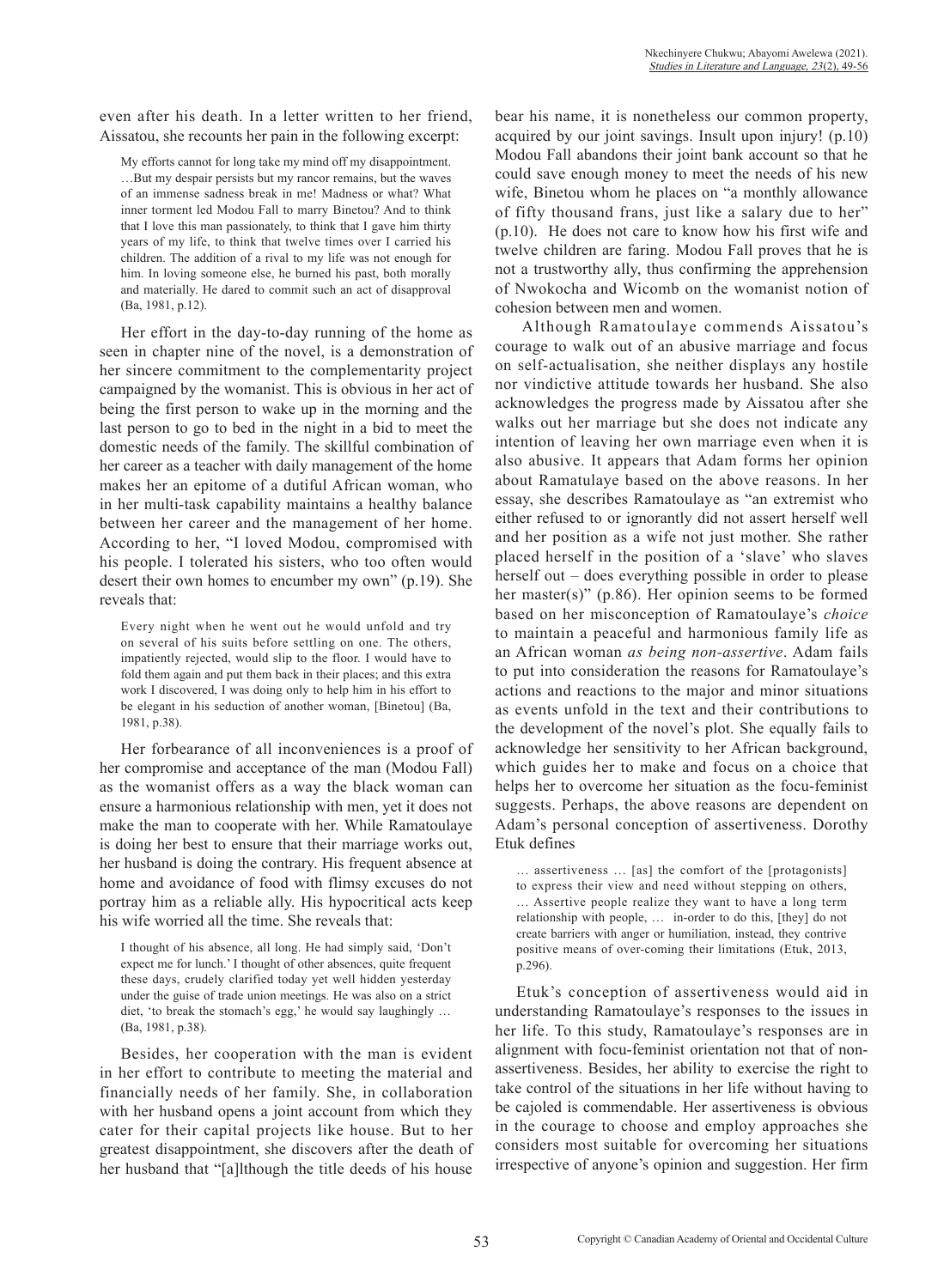position in the early part of the story where she decides to stay in the marriage without having to succumb to the pressures of people's opinion is assertiveness in a distinctive form.

Conceivably, Ramatoulaye looks inward and concludes that the option chosen by Aissatou would not be appropriate for handling her peculiar situation even though their marital experiences share certain similarities. Despite the pressure that is mounted on her by her children, family members and friends to leave the marriage, she sternly maintains her decision to stay. Daba, her daughter advises her to "[b]reak with him, mother! Send this man away. He has respected neither you nor me. Do what Aunty Aissatou did; break with him… I can't see you fighting over a man with a girl of my age" (p.39). In addition, friends urge her to seek magical powers for the restoration of her marriage but she rejects the option because according to her,

To act as I was urged would have been to call myself into question I was already reproaching myself for a weakness that had not prevented the degradation of my home. Was I to deny myself because Modou had chosen another path? No, I would not give in to the pressure. My mind and my faith rejected supernatural power. They rejected this easy attraction, which kills any will to fight. I look reality in the face. (Ba, 1981, p.49)

She considers that walking out of a marriage she has invested twenty-five years with twelve children does not worth it. She rather decides to employ a strategy she thinks could help her to survive the situation as focufeminists espoused. She adopts 'forgiveness, focuses her attention and care on her children, keeps herself busy with her daily duties, and goes to a cinema centre to watch didactic movies' as survival strategies. According to her,

Leave! Draw a clean line through the past. … What would now be recorded, there would hold no love, confidence, grandeur or hope. … when one begins to forgive, there is an avalanche of faults that comes crashing down, and the only thing that remains is to forgive again, to keep on forgiving. (Ba, 1981, p.40)

She makes it clear that "[y]es, I was well aware of where the right solution lays, the dignified solution. And, to my family's great surprise, unanimously disapproved of by my children … I chose to remain [because for me, that is the most appropriate option]" (p.45). She instead employs focu-feminist strategy of looking inward to devise a strategy most suitable for overcoming the problem.

As much as she decides not to leave the marriage, at the same time, she would not want to yield to the depression caused by the betrayal. Engaging herself with her daily duties becomes a strategy rather than thinking about the soured marriage. She reveals that "I faced up to the situation bravely. I carried out my duties. They filled the time and channeled my thoughts." (p.52) Besides, she goes to a cinema centre to watch interesting movies in order to keep her mind out of the depressive situation, and their didactic messages convey healing to her injured emotion. She chooses to engage in other activities that

give her pleasures as survival strategies as the focufeminist upholds and it works out for her. She captures the advantages of the survival strategies in the following words:

The early shows at the cinema filled me with delight, gave me the courage to meet the curious, gaze of people. … What a great distraction from distress is the cinema! Intellectual films, those with a message … all these were my companions. Learned from them lessons of greatness, courage at perseverance. They deepened and widened my vision of world…. The cinema inexpensive means of recreation, can thus give health pleasure." (Ba, 1981, pp.51-52)

Later, Ramatoulaye reveals to her friend why she does not want to leave her marriage. According to her, "I am one of those who can realize themselves fully and bloom only when they form part of a couple. Even though I understand your stand, *even though I respect the choice of liberated women, I have never conceived of happiness outside marriage*" (pp.55-56) (emphasis mine). Her position in the above statements implies that even though the situation in the marriage is not satisfactory, she would rather devise a means of surviving in it than walking out; she has looked inward and understood herself as a person who attaches value to family life. One of her strategies for surviving the 'heat' in the marriage is obvious in the following words, "[m]y love for my children sustained me. They were a pillar; I owed them help and affection" (p.53). This portrays her as a quintessential African woman. Africans attach a great value to family life because they believe that if individuals are well raised in good families; the larger society would become a better one. She strongly believes that "[t]he success of a nation … depends inevitably on the family" (p.89) and raising well-nurtured individuals becomes her contribution to this success.

Unwavering position of Ramatoulaye in other issues that develop in the later part of the novel is enough evidence to locate her in the realm of assertiveness. She refuses a marriage proposal from her former suitor, Daouda Dieng then married with children, who proposes to remarry her after the death of her husband but she chooses not to accept the proposal in the following statement, "it is not that the presence of my young children poses a problem; he could have filled the role of the father who had abandoned them. But… my own personal refusal is the only thing that conditions me" (p.66). She respectfully but bluntly tells him that she does not want to come between him and his family, knowing fully well that it is the intrusion of another woman that puts her marriage asunder. Her reason is obvious in a letter to Daouda Dieng in which she addresses him in the following words, "[y]ou are chasing after a woman who has remained the same, Daouda, despite the intense ravages of suffering. … Abandoned yesterday because of a woman, I cannot lightly bring myself between you and your family" (p.68).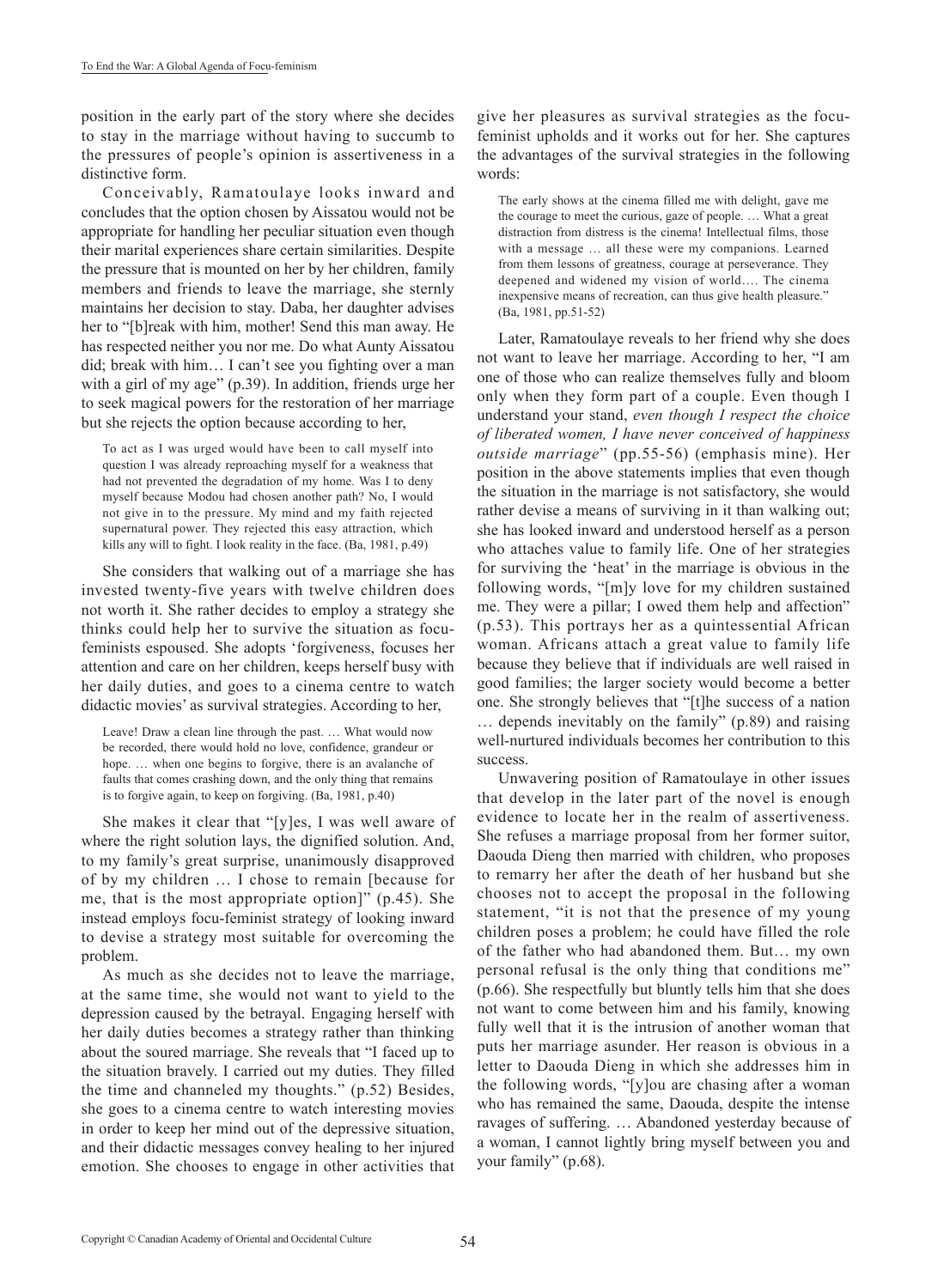Her unequivocal disposition in the course of their discussion does not portray her as a non-assertive person. She, in a non-violent manner confronts gender based injustice against women in the following query"[w]hen will education be decided for children on the basis not of sex but of talent?" (p.61) In another assertive manner, Ramatoulaye enlightens him about women's right thus, "We [women] have a right, just as you have, to education, which we ought to be able to pursue to the furthest limits of our intellectual capacities. We have a right to equal well-paid employment, to equal opportunities. The right to vote is an important weapon" (p.61). Her image as revealed by her statements above places her quite contrary to Adam's perception of her. Her disposition here portrays her as a woman that is aware of her right. Nevertheless, her reaction to her husband's treatment in particular as seen in the beginning of the novel, is neither docility nor gullibility as Adam's opinion of her presumably suggests. To this study, her decision to remain faithful and committed to the marriage is *a choice which she intentionally makes* because she thinks that such choice is the most appropriate to achieving that, which she considers most important than any other thing in her life - *staying in a marriage* as she makes known to her divorcee friend in chapter seventeen of the novel.

The outspokenness she displays in a response to Tamsir, her late husband's brother's request to inherit her, is a clear indication of a healthy assertive disposition. She refuses to be used for what she describes as completion of his collection of wives. She emphatically tells him, "[y]ou forget that I have a heart, … that I am not an object to be passed from hand to hand. You don't know what marriage means to me: it is an act of faith and of love, the total surrender of oneself to the person one has chosen and who has chosen you. I emphasized the word 'chosen' " (p.58). Her emphasis on the word 'chosen' implies that her marriage to Modou Fall and her reactions to the issues that arise in the relationship are the choices she intentionally makes. Her commitment to him majorly depends on her own choice to marry and stay with him. Her rejection of Tamsir is summed up in her resolute statement, "I shall never be your wife" (p.58). It takes a self-confident, sincere, positive-minded, courageous and assertive individual with a good sense of self-worth to respond that way, and these are qualities with which Ramatoulaye is made of.

### **CONCLUSION**

Examination of the two major female characters in Ba's *So Long a Letter* confirms the validation of focufeminist orientation to the African woman's situation. Ba uses their actions and reactions to the issues in their lives to file their distinctive assertiveness, thus unveils her focu-feminist posture. Their unique responses to their

peculiar situations are embodiments of focu-feminist ideal approach for overcoming oppression of any kind, not only for women in African vicinity but also for others in the global domain, thus confirming global feasibility of focufeminism.

### **REFERENCES**

- Adam, E. E. (2012). African womanism and the home: The three perspectives of womanhood in Mariama Ba's *So Long a Letter*. *Gender Issues: International Journal of the Feminism/Womanist Theorists*, *4*, 76-91.
- Asigbo, A. C., & Nwosu, E. (2016). Feminism aesthetics and the womanist Agenda: A re-reading of Zulu Sofola's *The Sweet Trap*. In E. Nwabueze (Ed.), *African female playwrights: A study of matter and manner* (pp. 220-229). Enugu: ABIC Books.
- Ba, M. (1981). *So long a letter*. Translated by Modupe Bode Thomas. Dakar: Heinemann.
- El Saadawi, N. (1983). *Woman at point zero*. London: Zed Books.
- Eruaga, A. O. (2014). Surviving patriarchal bridle through bonding: Jude Dibia's Erika in *Unbridled*. *JALAL*.: *A Jounal of Language and Literature*, 5(1), 43-55.
- Eruaga, A. O. (2018). Patriarchy and illusion of women empowerment in Ahmed Yerima's *Jakadiya*. In A. Osisanwo, K. Adebiyi-Adelabu and A. Mosobalaje (Eds.), *Literary and linguistic perspectives on Orality, literacy and gender studies* (pp.211-220). Ibadan: Kraft Books.
- Etuk, D. (2013). Celebrating female assertiveness in Emecheta's *second-class citizen* and *destination Biafra*. In S. Ogwude (Ed.), *Writing the Female Image in African Fiction* (pp. 295- 310). Ibadan: Ibadan University Press.
- Eyeh, S. (2012). Feminsm and womanism as binary theory of complementary. *Gender Issues: International Journal of the Feminism/Womanist Theorists*, *4*, 53-75.
- Gallup, G. H. (2002). *The gallup poll*. New York: Rowman & Littlefield.
- Hooks, B. (1998). Black feminism: History perspective. In H. P. Liggins, et. al (Eds.), *Call and response: The riverside anthology of African American literary tradition*. Boston: Houghton Mifflin Company.
- Hudson-Weems, C. (1998). African womanism. In H. P. Liggins, et. al (Eds.), *Call and response: The riverside anthology of African American literary tradition*. Boston: Houghton Mifflin Company.
- Iwuchukwu, O. (2015). Focu-feminism: A panacea for selfassertion and self-actualisation for the Nigerian woman. *OFO: Journal of Transatlantic Studies*, *5* (1& 2), 77-94.
- Janeway, E. (1973). Women: their changing roles (The great contemporary issues). In E. Janeway (Ed.), *The contemporary accounts from the New York Times*. New York: New York Company.
- Mayaki, J. A., & Omobowale, E. B. (2021). In the shadows of apartheid: Social malady and poetry therapy in Ndlovu's poetry. *Studies in Literature and Language*, *22*(2), 69-76.